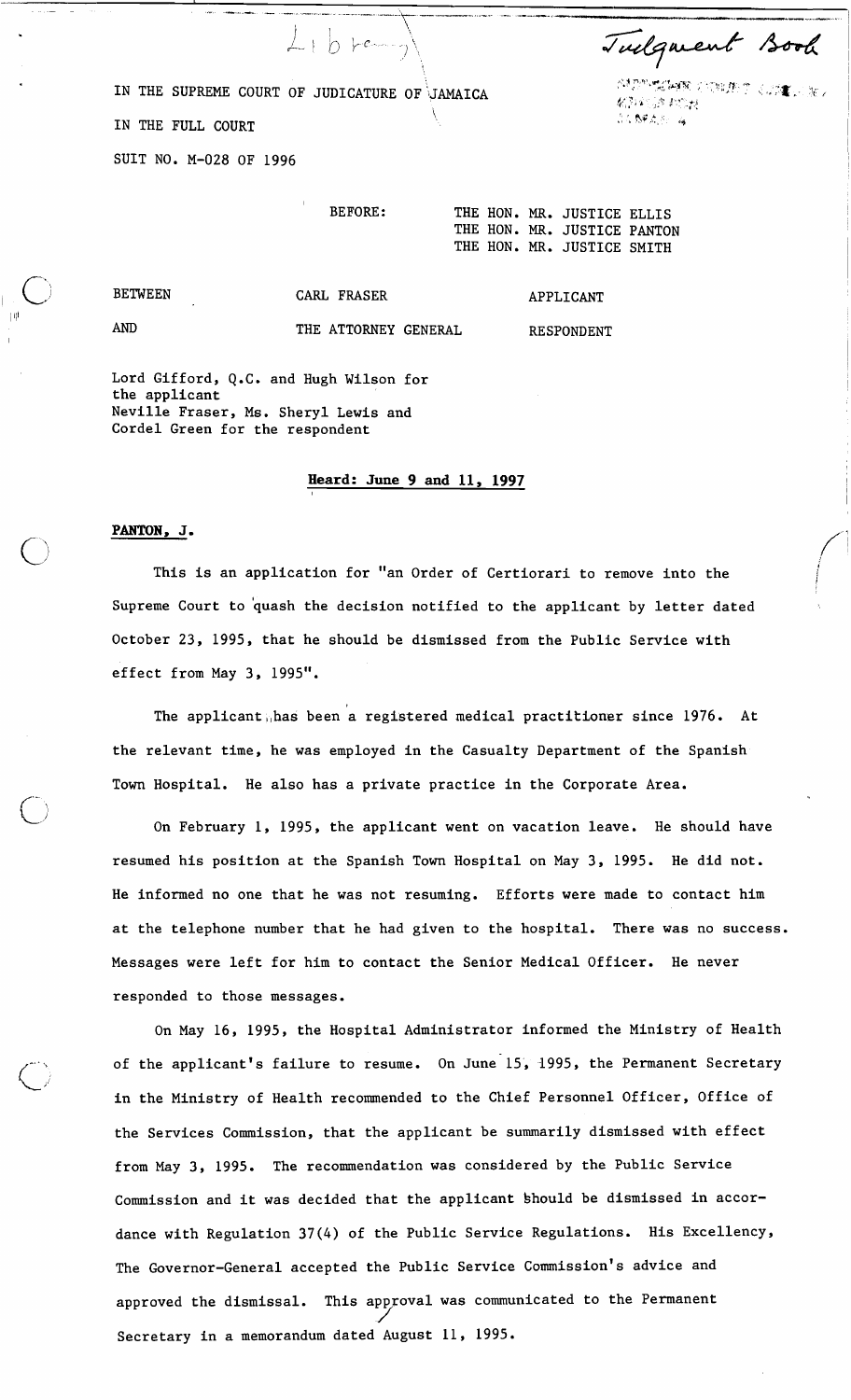The affidavit of the Chief Medical Officer in the Ministry of Health disclosed that the applicant submitted to him a letter on June 27, 1995 - that is, after the Permanent Secretary's recommendation. That letter bears the date May 14, 1995. Incidently, the applicant has not attempted to explain the gap between the date of the letter, and the date of its delivery to the Chief Medical Officer. In that letter, the applicant penned these words: **"I** will not be going back to STH (that is Spanish Town Hospital) because it is beyond my better qualities to quietly support any form of discrimination or exploitation of any sort". Having written this, the applicant's resignation ought to have followed. It did not, however. Now that he has been summarily dismissed, he is seeking to have the dismissal order quashed.

He has based his application on three grounds -

- 1. that the dismissal is in breach of Regulation 43(1) of the Public Service Regulations, in that he was not **I**  notified in writing or otherwise of any charge; and, no inquiry'was held to allow him to defend himself.
- 2. the rules of natural justice were breached.
- 3. the Ministry of Health, the Public Service Commission, and or, the Governor-General failed to pay regard to relevant considerations raised in his letter dated May 14, 1995, which the Chief Medical Officer received on June 27, 1995.

Lord Gifford,  $Q_{\bullet}C_{\bullet}$  has submitted that -

- 1. the procedure in Regulation 43 should have been followed by the Public Service Commission.
- 2. the failure of the Commission to follow Regulation 43 is fatal, in that the dismissal is of no effect; and
- 3. proper consideration should have been given by the relevant authorities to the complaints and concerns expressed in the applicant's letter dated May 14, 1995.

In relation to the submission at (3), Lord Gifford relied on the well-known case. \ **Associated Provincial Picture Houses Ltd. v. Wednesbury Corporation** (1947) 2 All E.R. 680.

 $\overline{2}$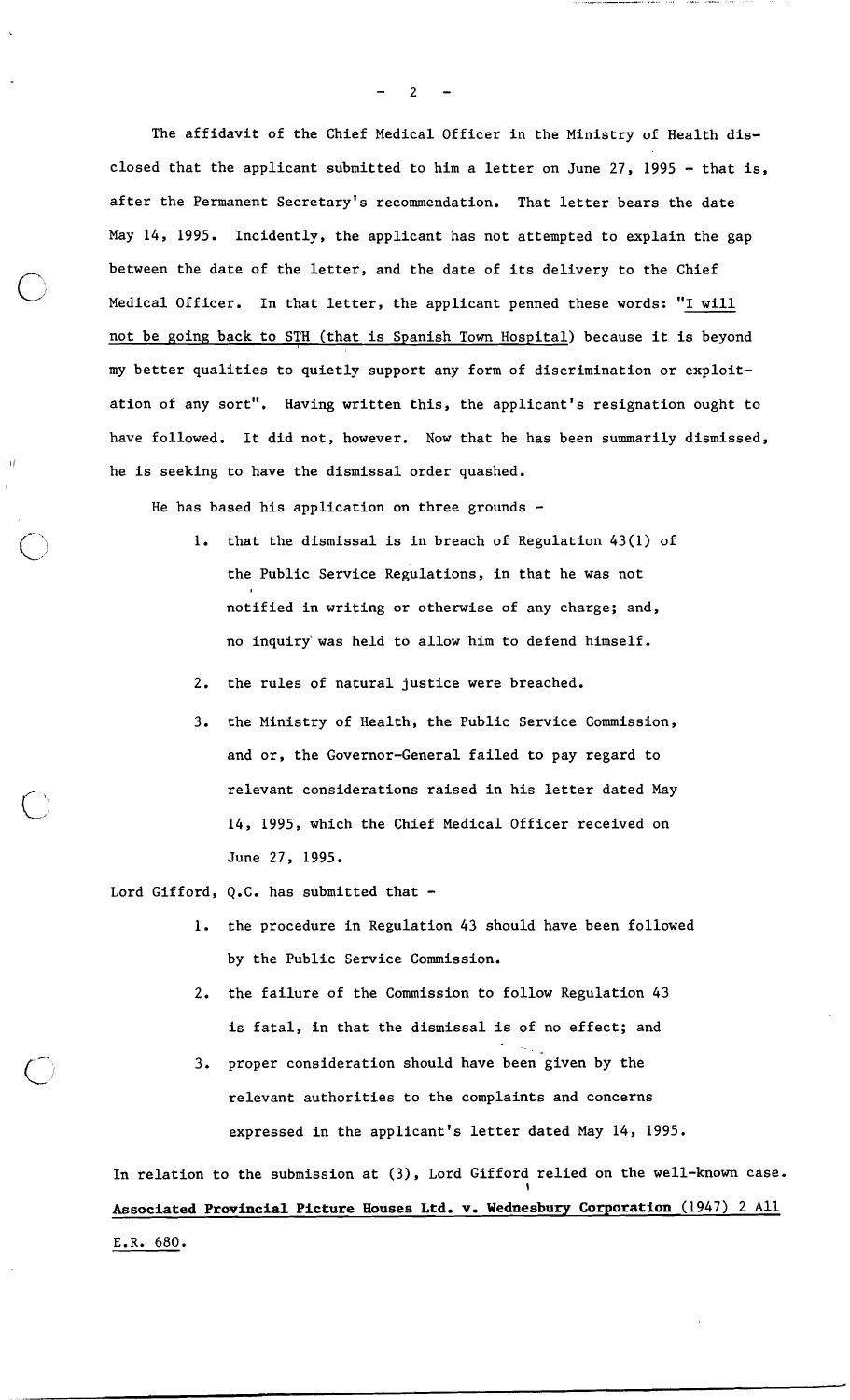In dealing with the questions that are before the Court for consideration, regard has to be given particularly to Regulation 37(4) of the Public Service Regulations, 1961. It states:

> "The absence of an officer from duty for a period of five days or more without permission renders him liable to summary dismissal with effect from the first day of such absence".

In view of the fact that Regulation 43 is being relied on by the applicant, it is instrutive to take a look at that Regulation.

## It states in sub-regulation (1)

ηÌ

"Subject to the provisions of these Regulations an officer may be dismissed only in accordance with the procedure prescribed by this regulation".

The remainder of Regulation 43 sets out the proceedings for dismissal under that regulation.

It is our opinion that Regulation 43 is subject to the provisions of the other Regulations. Where, as in Regulation  $37(4)$ , there is a specific provision to govern a particular situation, there is no room for the operation of Regulation 43.

In the instant case, the applicant should have resumed duty on May 3. He did not. He also did not seek the permission of anyone who was authorised to give such permission. Indeed, he made himself incommunicado. In his affidavit, he even stated that he was absent from Jamaica for a considerable part of 1995 including, no doubt, time when he ought to have been on duty in Jamaica.

Given this situation, the relevant authorities had only one reasonable choice that is, to invoke Regulation 37(4), and dismiss the applicant.

The regulations view absence from duty for five days or more as a very serious breach warranting summary dismissal. In that situation, there is no room for the giving of notice and the conduct of a hearing as contemplated by Regulation 43. That is the result of Regulation 43 being made subject to Regulation  $37(4)$ .

The applicant took fifty-five days (from May 3 to June 27) to deliver his letter to the Chief Medical Officer. At that stage, that is on June 27, his \ dismissal had already been recommended. In any event, he advised the Chief Medical Officer that he would not be reporting for duty. It is therefore surprising that the applicant would dare, in the face of his own letter, to to make an application of this nature to the Court.

 $3 - -$